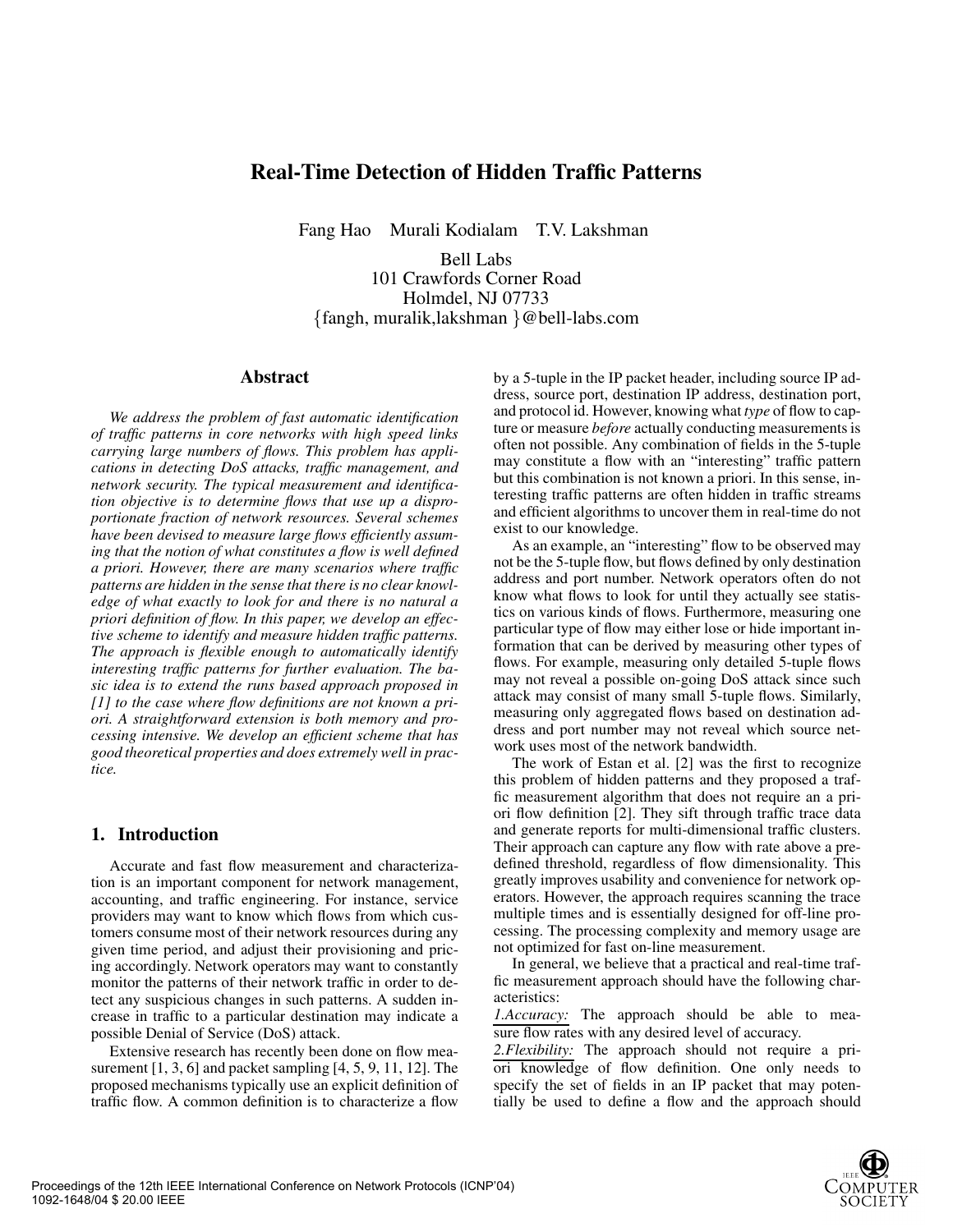estimate any significant flows specified by any possible combinations of such fields.

*3.On-line implementability:* The processing should be simple and fast so as to support on-line measurement at high link speed. Measurement time required for deriving rate estimates should also be minimized.

*4.Low Cost:* The operation should have low implementation cost. For example, a solution that requires a large amount of SRAM is not considered practical.

Note that most existing mechanisms are aimed at satisfying requirements 1, 3, and 4 but not 2. The mechanism in [2] satisfies 1, 2, and 4 but not 3.

In this paper, we design a mechanism that satisfies all the above requirements. A naive solution is to simply extend RATE [1] or other per-flow estimation approaches such as [6] to measure flows with all possible dimensions. In other words, multiple estimators can be run in parallel, one for each flow dimension. It is easy to see that such solution suffers from scalability problem: it may drastically increase implementation cost (for hardware implementation) or reduce the line-speed that can be supported (for software implementation). When the number of fields that can constitute flows is 5, the complexity increases by a factor of 31 (i.e.,  $2^5 - 1$ ) for the multi-dimensional (flow definition unknown) case as opposed to the single-dimensional case where the flow definition is known. The problem becomes much worse if the IP prefixes are also considered when, for example, one wants to discover the big hitters between any two *networks*, instead of *hosts*. Given the common prefix length varies between 8 and  $32<sup>1</sup>$ , one would need to track 5407 (i.e.,  $26^2 \times 2^3 - 1$ ) different types of flows. In addition, other IP header fields or some portions of the packet payload may also be included to allow finer grained statistics on traffic flows; any addition of such fields will further increase the number of estimators needed significantly.

We propose a solution that extends the RATE mechanism [1] by finding the longest match between two consecutive packets. Similar to RATE, the approach uses a packet register (or buffer) to store the last arrival packet and maintains a two-run count table (TCT). We show that this new approach can automatically detect all flows whose rate is above a given threshold without knowing flow dimension a priori. The approach is efficient in terms of accuracy, estimation time, memory cost, and operational overhead for each packet arrival. The minimum estimation time is a function of the specified accuracy level (same as RATE). The theoretical worst case operation complexity upon each packet arrival is  $O(k^2)$ , where k is the number of fields that can constitute flows; and simulations based on both synthetic data and real traffic data shows the average complexity is much less. We also show that the memory size required for the TCT table is insignificant in practice.

The rest of the paper is organized as follows: We first formally define the problem in Section 2 and summarize original RATE mechanism in Section 3. We then describe the new mechanism in Section 4, including both a naive implementation and a more efficient implementation. In Section 6 we present our experimental results based on both synthetic data and several real network traces. We finally conclude in Section 7.

## **2. Problem Definition**

We consider a node in a network processing arrivals from multiple flows. An example is a router processing arrivals for multiple destination IP-addresses. Any field or combination of fields in the packet header can be defined to be a flow. We assume that the node is processing a large number of flows at any point in time. The objective of this paper is to design a *traffic rate estimator* to estimate the number of packets processed for each flow to any pre-specified level of accuracy. There are many different schemes that can be used to estimate the traffic rates for the different flows. These schemes can be compared based on several metrics. Three metrics that we consider in this paper are:

*Sample Size:* Sample size is defined to be the number of samples needed to achieve a desired level of accuracy. The larger the sample size, the longer is the time needed to estimate the traffic rates. If the traffic characteristics change over time, we would like the time scale needed to estimate the rates to be smaller than the time scale in which the traffic varies. Therefore, we would prefer a scheme with a small sampling size.

*Memory Requirement:* During the process of rate estimation, the estimation scheme keeps in memory traffic counts per-flow or a subset of the flows that is processed by the nodes. The memory requirement for the estimation scheme is proportional to the size of this subset of flows for which counts are maintained. We therefore use the *number of flows for which counts are maintained* as surrogate for the memory requirement. Keeping memory requirements low also leads to improved running time and ease of implementation. Keeping track of the arrivals for each flow, often referred to as per flow information, is clearly far more expensive and we argue that our scheme can be an effective substitute for accurate traffic estimation.

*Average Processing Per Arrival:* In order for the scheme to be implementable on-line, we have to minimize the processing per arrival. Such processing involves both operations of counting flows and updating flow-count table. The actual metrics are discussed in further details in later sections.

## **2.1. Notation**

We assume that each arrival is tagged with a  $k$ -tuple integer. We denote a generic tag by  $H = (h_1, h_2, \ldots, h_k)$ and the *tag* for arrival i by  $H^i = (h_1^i, h_2^i, \ldots, h_k^i)$ . We use<br>the terms *header* and *tag* interchangeably in this paper Let the terms *header* and *tag* interchangeably in this paper. Let  $p(H)$  denote the fraction of traffic that has tag H. We assume that the probability that an incoming arrival carries tag H is  $p(h)$  and is independent of all other arrivals in the system. Unlike the single dimensional tag case where the definition of flows are natural, in k-dimensional case we need a couple of definitions before we can define a flow. The first is the notion of a *don't care* symbol. We use X to denote a don't care symbol in this paper. A don't care symbol in position  $j$  of a vector is used to indicate that we do not care



<sup>1</sup> http://isp-lists.isp-planet.com/isp-bgp/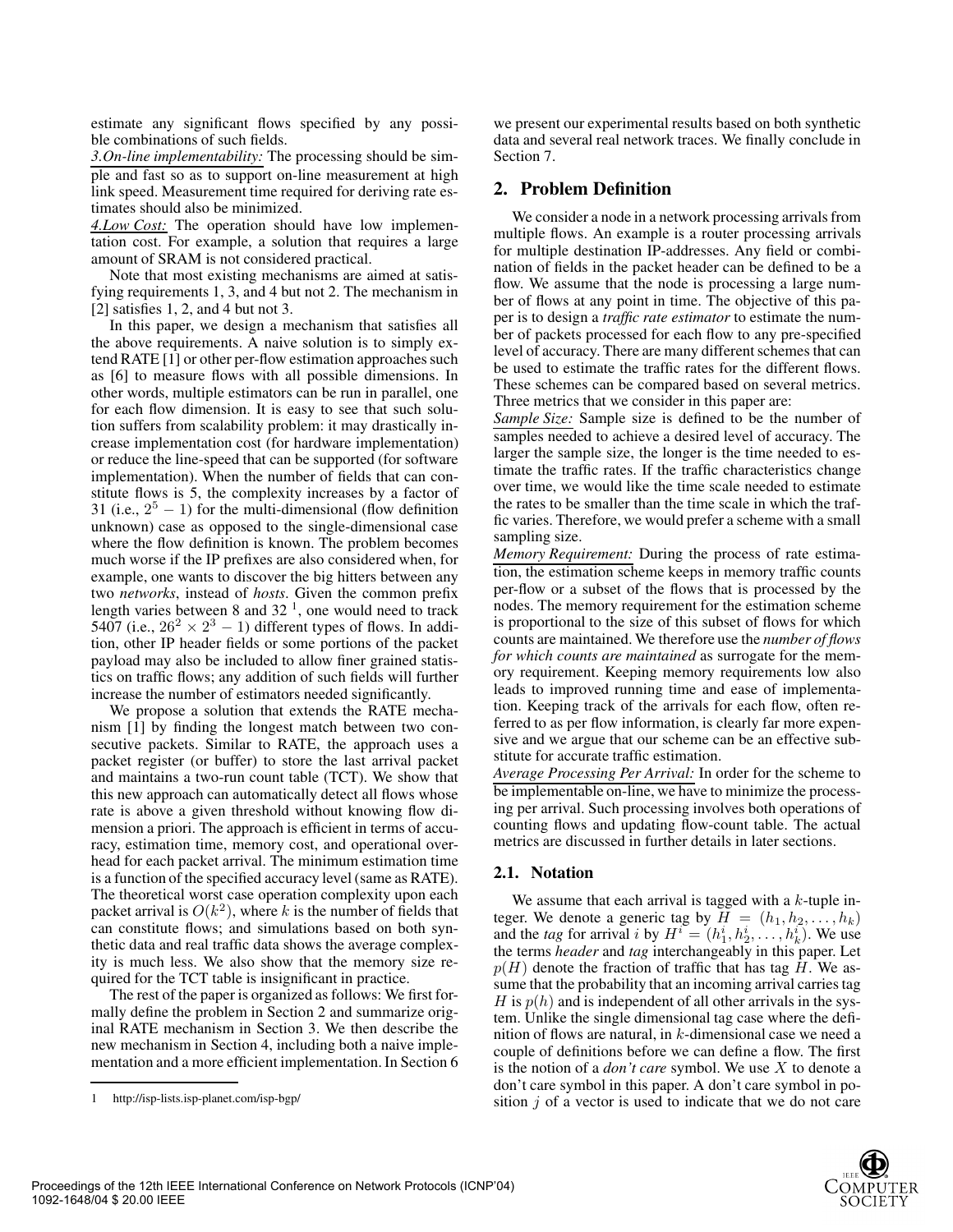about component  $j$  of the vector. The don't care symbol is used to aggregate arrivals into flows. For example, the vector  $(a, X, X, X, X)$  is used to represent all vectors whose first component is  $a$  and is independent of all other components of the vector. Before we define a flow we first need this technical definition for the containment of two  $k$ -tags.

**Definition 1** *Given two k*-tags  $G = (g_1, g_2, \ldots, g_k)$  *and*  $H = (h_1, h_2, \ldots, h_k)$  (one or both of the tags can have X in some positions).  $G \supseteq H$  (G contains H) if and only if *in some positions),*  $G \supseteq H$  *(G contains H) if and only if*  $a_i = b_i$  *for all i*  $\cdot a_i \neq X$  $g_j = h_j$  for all  $j : g_j \neq X$ 

Note that a tag always contains itself  $(H \sqsupseteq H)$ ; but the operator  $\supseteq$  is generally asymmetric. For example, if  $G =$  $(23, 34, X, X, 17)$  and  $H = (23, 34, 42, X, 17)$  then  $G \supseteq$ H but not  $H \sqsupseteq G$ .

Using this definition of containment, we are now ready to define a flow.

**Definition 2** *We define a* flow *to be a* k*-vector comprising of integers and don't care symbols* X*. Given a flow vector* G*, a packet with header* H*, is defined to belong to flow* G *if and only if*  $G \sqsupseteq H$ .

Note that a given packet with a  $k$ -tuple tag belongs to  $2^k - 1$  flows, one corresponding to each subset (except the null set) of the original tag. For example a packet with tag  $(12, 35, 18)$  belongs to flows  $(12, X, X), (X, 35, X), (X, X, 18), (12, 35, X), (12, X, 18),$  $(X, 35, 18)$ , and  $(12, 35, 18)$ . The objective of the sampling mechanism is to determine the fraction of traffic that belongs *all* flows to any pre-specified level of accuracy. In a networking context, we can think of the tag as the 5-tuple packet header comprising of (sourceaddress, destination-address, source-port, destination-port, protocol-id). For example, packets that have source address a and destination address b, can be captured by the flow  $(a, X, b, X, X)$ .

In this paper, we do not have to pre-specify which fields or combination of fields are of interest. The idea is for the mechanism to automatically identify interesting patterns of flow to perform network diagnostics and measurement. The objective of this paper is to design a sampling scheme that estimates the fraction of traffic belonging to each flow to any desired level of accuracy that we term the accuracy requirement.

## *Accuracy Requirement*

We want to design a sampling scheme that for any given any flow whose fraction is  $p$ , determines  $\hat{p}$  for  $p$  such that  $\hat{p} \in \left(p - \frac{\beta}{2}, p + \frac{\beta}{2}\right)$  with probability greater than  $\alpha$ . In other words, we are willing to tolerate an error of  $\pm \frac{\beta}{2}$  with probability less than  $\alpha$ . For example, the requirement on the sampling scheme can be the following: At the end of the sampling period, given any flow i determine  $p_i$  within an error of  $\pm 0.0001$  with a probability greater than 99.99%. This requirement translates to  $\beta = 0.0002$  and  $\alpha = 0.9999$ . Throughout this paper, we use  $\mathcal{N}[a, b]$  to represent a normal distribution with mean a and variance b. We use  $Z_{\alpha}$  to denote the  $\alpha$  percentile for the unit normal distribution. If  $\alpha = 99.99\%$  then  $Z_{\alpha} = 4.0$ .

#### **3. Summary of RATE**

The techniques in this paper depend upon some of the results and analysis in RATE. Therefore, we briefly summarize RATE in this section. RATE can be viewed as a one dimensional version of the problem that we address in this paper. RATE can be applied effectively if we already know the combination of fields in the header that we are interested in tacking. This combination of fields that we are interested defines a flow in RATE. RATE is based on sampling only a subset of the arriving traffic at the node but it picks this subset carefully so that flows that send a larger proportion of the traffic are sampled more frequently. This is achieved by sampling two runs. For convenience of discussion, we assume that each flow is tagged with a unique integer. We assume that there are  $F$  flows in the network. The fraction of traffic belonging to flow i will be denoted by  $p_i$  and flow  $i \in F$ is defined to have a two-run if two consecutive samples belong to flow i. The idea in RATE is to count the number of two runs that a flow generates and use this value to estimate the fraction of total traffic that belongs to that flow. Since small sources have very low probability of generating two-runs, the list of flows that are detected will be quite small. This leads to a memory efficient implementation. RATE detects and measures two-runs by maintaining the following information:

*Two-Run Detecting Register R:* This register needs to hold only one flow id, typically the last sample. If the current flow id is the same as that in the register, a two-run is detected, the Two-Run Count Table (described below) is updated and the run detecting register  $R$  is set to null. Otherwise, the flow id in R is replaced by the current lfow id.

*Two-Run Count Table TCT:* The Two-Run Count Table maintains counts for the number of two-runs for each flow that has a two-run. When a two-run is detected for a particular flow and if the flow is already in TCT then the two-run count for the table is incremented by one. If the flow for which a two-run has been detected is not in  $TCT$ , then this flow id is added to  $TCT$ and its count is initialized to one.

Note that the two-run detecting register is reset to null as soon as there are two arrivals consecutively from the same flow. This is done in order to make the analysis of the runs process simple. Resetting the register as soon as a two-run is detected, makes the point at which two-runs occur a regeneration point. We illustrate by means of an example the implication of this resetting. Let the sequence of flow ids be ...23,46,46,46,57.... Note that flow number 46 has a two run. As soon as a two run is detected, the two run counter is initialized to null. Therefore, the third 46 in the sequence will not be counted as two run though the second and third 46 can be viewed as a two run. If the sequence is however ...23,46,46,46,46,57.... then flow 46 would have had 2 two runs. This point is simple but is important in the multidimensional case. In general, if there are  $k$  arrivals in row for a given flow, then the flow will have  $\lfloor \frac{k}{2} \rfloor$  two runs.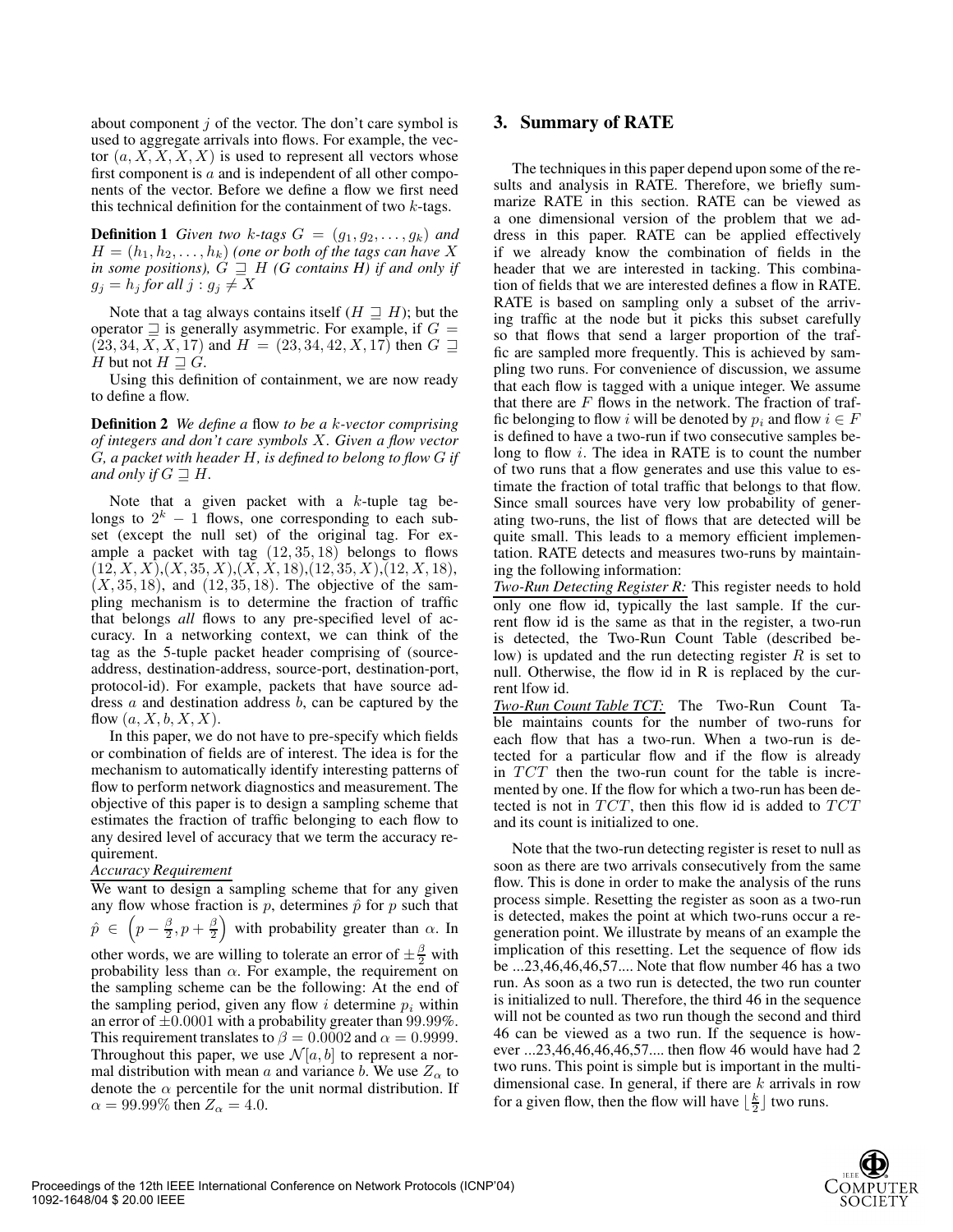#### **3.1. Estimation of Fraction**

A point estimate  $\hat{p}_i$  for the fraction of traffic sent by flow i is computed from the number of two runs  $N_2(i, T)$  for flow i in T samples. In [1], it is shown that

$$
\hat{p_i} = \frac{1}{2} \left( \frac{N_2(i,T)}{T} + \sqrt{4 \frac{N_2(i,T)}{T} + \left( \frac{N_2(i,T)}{T} \right)^2} \right).
$$

Therefore the estimate for the fraction for flow  $i$  can be computed in closed form. Note that, in general, there will be a large number of flows (especially small flows) which will not have two runs and hence the estimate for the fraction will be zero.

#### **3.2. Estimating the Number of Samples**

The following result that characterizes the variance of the point estimator is used to estimate the number of samples needed in order to meet the desired accuracy conditions for the estimator.

**Theorem 1** *Let*  $N_2(i, t)$  *be the number of two-runs for flow* i *in* T *samples and let*

$$
g(x) = \frac{1}{2} \left( x + \sqrt{4x + x^2} \right).
$$

*Then*

$$
\sqrt{T}\left[g\left(\frac{N_2(i,T)}{T}\right)-p_i\right]\sim\mathcal{N}\left[0,\delta_i\right].
$$

*where*

$$
\delta_i = \frac{(1 - p_i) (1 + p_i) (1 + 3 p_i + p_i^2)}{(2 + p_i)^2}.
$$

Note that  $\delta_i$  represents the estimate for the variance and<br>s takes on a maximum value of 0.345. Therefore the conthis takes on a maximum value of <sup>0</sup>.345. Therefore the confidence interval by Equation will not be greater than

$$
2\sqrt{\frac{Z_{\alpha}0.345}{T}}.
$$

We set this quantity to be less than  $\beta$  and solve for T to determine the length of time we have to sample to reach determine the length of time we have to sample to reach the objective that the  $\alpha$  percentile confidence interval is less than  $\beta$ . The minimum sample size T is given by

$$
T = \frac{4 Z_{\alpha}^2 0.345}{\beta^2} = \frac{1.38 Z_{\alpha}^2}{\beta^2}.
$$

## **3.3. Memory Requirements**

Recall that we use the number of entries in the TCT as a surrogate for the memory requirement. The basic idea in computing the memory requirement for the scheme is the observation that if the fraction of flow is sufficiently small, two runs for flow i come as a Poisson process with rate  $p_i^2$ .<br>This fact is used to compute the worst case, expected table This fact is used to compute the worst case, expected table size. This result is used in conjunction with the number of samples in order to obtain the following result:

**Theorem 2** *Let*  $L(T)$  *represent the number of flows in* TCT *after* T *samples. Then*

$$
E[L(T)] \le 0.638\sqrt{T} = \frac{0.74Z_{\alpha}}{\beta}
$$

*in the worst case.*

Note that the expression for the sample size as well as the worst case memory requirement is independent of the number of flows, and is only dependent on the accuracy requirement.

### **4. Extending RATE for Vector Labels**

We now analyze the flow estimation problem for the case where each packet has a k-dimensional vector label and each packet belongs in  $2<sup>k</sup> - 1$  flows (as defined in Section 2). In this section, we outline a straightforward extension of the RATE scheme to the vector label case. Although this implementation is very inefficient in terms of both memory and processing requirements, it provides the insights needed in order to develop a faster algorithm for the multidimensional flow counting problem. The naive implementation is outlined as follows. Each arrival belongs to  $m = 2<sup>k</sup>$ 1 flows. We define  $S_1, S_2, \ldots, S_m$  subsets of  $\{1, 2, \ldots n\}$ . For example in the case of a 3-dimensional tag, the sets are  $S_1 = \{1\}, S_2 = \{2\}, S_3 = \{3\}, S_4 = \{1, 2\}, S_5 =$  $\{1, 3\}, S_6 = \{2, 3\}, S_7 = \{1, 2, 3\}.$  In RATE, there is one runs register  $\overline{R}$  and one  $\overline{TCT}$ . In the vector case we maintain  $m = 2^k - 1$  runs registers  $R_1, R_2, \ldots, R_m$  and m Two-Run Count Tables,  $TCT(1), TCT(2), \ldots, TCT(m)$ . We assume that the contents of all the registers are maintained in the form of  $k$ -flows. For example, the register  $R_4$ corresponding to  $S_4$  in the example above will have a 3vector where the last component is a don't care. If the first arrival to the system is  $H^1 = (32, 24, 56)$  then  $R_4$  will have  $(32, 24, X)$ . In order to simplify notation, in the description of the algorithm below we use  $R_4 = H^1$  to denote this operation of setting register  $R_4$  with the values in  $H<sup>1</sup>$ . Note that the don't cares in  $R_4$  are maintained. We also assume that the contents of the  $TCT$  are also in this form. At the arrival of packet *i* with header  $H^i = (h_1^i, h_2^i, \dots, h_k^i)$ , the fol-<br>lowing operations are performed: lowing operations are performed:

| For $j = 1, 2, , m$ ,                                          |
|----------------------------------------------------------------|
| If $R_i \sqsupseteq H$ then                                    |
| If $R_i \notin TCT(j)$ then add $R_i$ to $TCT(j)$ with a count |
| of one.                                                        |
| If $R_i \in TCT(j)$ then increment the count of $R_i$ by one.  |
| Set $R_i = \emptyset$ .                                        |
| Else                                                           |
| Set $R_i = H$                                                  |
| <b>NAIVE EXTENSION OF RATE</b>                                 |

We can bound the number of samples needed as well as the memory size for this algorithm. The expression of the number of samples needed for RATE is independent of the number of flows and is only dependent on the accuracy requirement. This leads to the following result:

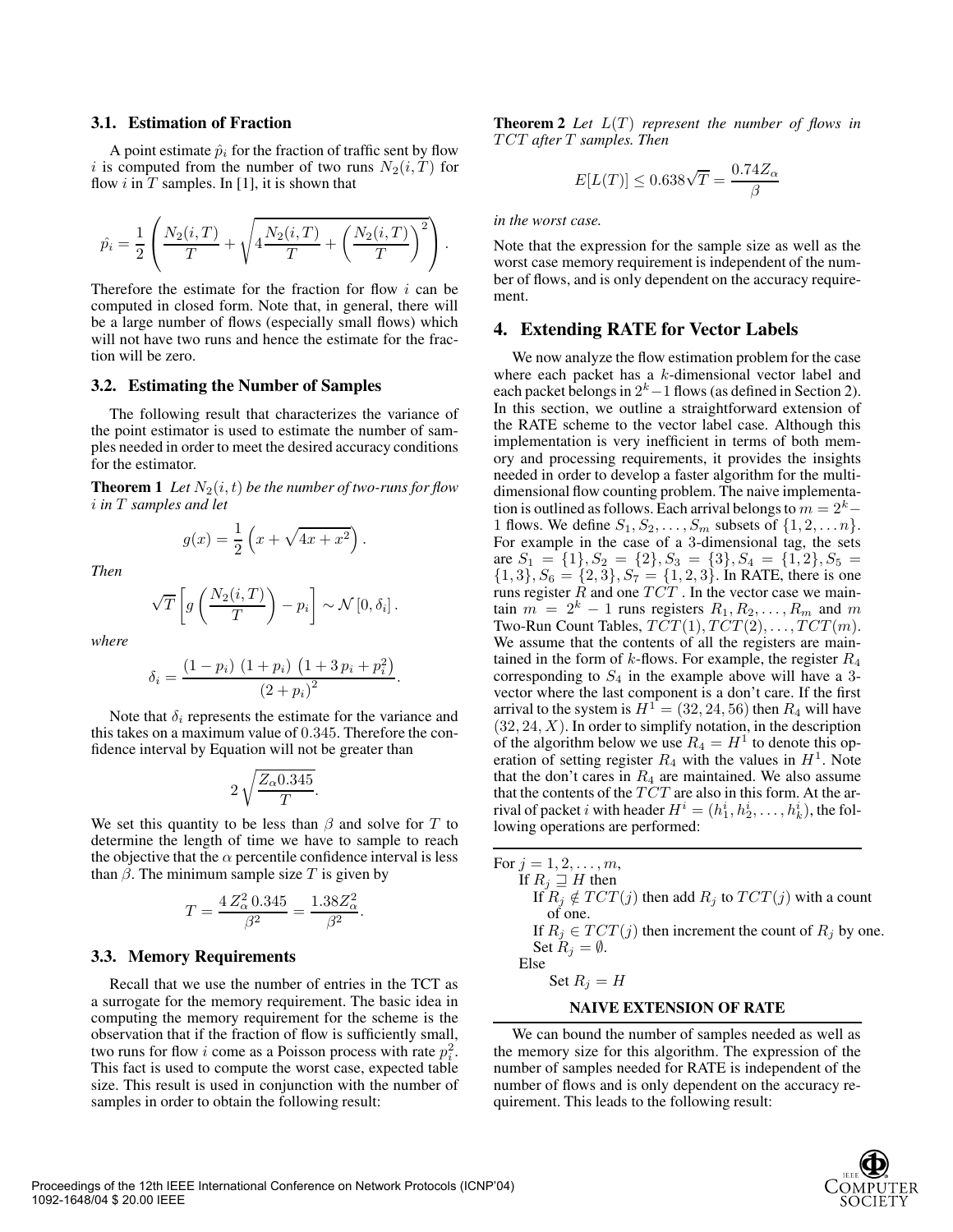**Lemma 3** *The minimum sample size* T *for the naive extension of RATE is given by*

$$
T = \frac{4 Z_{\alpha}^2 0.345}{\beta^2} = \frac{1.38 Z_{\alpha}^2}{\beta^2}.
$$

In order to bound the amount of memory required for the naive extension of RATE, note that the implementation is exactly as if there are  $2^k - 1$  independent TCT in RATE. From Theorem 2, we directly obtain the following result:

**Lemma 4** *The expected amount of memory required for a naive extension of RATE with confidence interval width* β *and the error probability*  $\alpha$  *is given by* 

$$
E[L(T)] = \frac{0.74(2^{k} - 1)Z_{\alpha}}{\beta}.
$$

There is obviously an increase in memory requirement by a factor of  $2^k - 1$  over RATE. More importantly, the processing complexity upon each packet arrival increases from  $O(k)$  in RATE (matching each field) to  $O(k \cdot 2^k)$ . This processing overhead makes the scheme not practical even for small values of  $k$ . In the next section, we give an alternate implementation of the algorithm that has a processing requirement of  $O(k^2)$  and also leads to a drastic reduction in memory requirement in practice. We are now ready to describe an efficient implementation of a runs based detector that reduces the processing overhead of RATE. This algorithm that we call Traffic Pattern Detector (TRAPPED) is described in the next section.

## **5. Traffic Pattern Detector (TRAPPED)**

The basic idea in the Traffic Pattern Detector (TRAPPED) is to decrease the real-time processing time while increasing the processing requirement at the time of querying after the sampling is done. We maintain only one  $k$ -dimensional runs register  $R$  and one TCT and we count runs for the longest string only. For example if the first two headers are  $(23, 12, 34, 45, 67)$  and  $(23, 12, 15, 45, 6)$ , instead of counting this as a two run for the seven flows that are subsets of  $(23, 12, X, 45, X)$ , we just maintain it as a two-run for  $(23, 12, X, 45, X)$ . This saves both memory and processing time, since we only look at the longest string and not every subset of it. For each flow  $G \in TCT$  there will be an associated two run counter  $N_2(G)$ . At the end of the sampling process, if we are given a flow  $F = (f_1, f_2, \dots, f_k)$ , the following routine is used to determine the number of two runs for that flow.

Set  $COUNT = 0$ . For each flow  $G\in TCT$  do If  $F \sqsupseteq G$  then  $COUNT = COUNT + N_2(G)$ .

#### **COUNTING TWO RUNS FOR FLOW** F

Note that unlike the naive extension of RATE, where the count for all flows are readily available, in the more efficient implementation, the count for a given flow has to be generated from the TCT. Therefore, the processing requirement at the time of querying is higher. In other words, TRAPPED *decreases real-time processing and increases query time processing* in order to achieve this efficiency in real time speed as well as memory. The scheme for maintaining the longest string though simple is non-trivial.

#### **5.1. Efficient Tracking of Two Runs**

For the efficient tracking of two runs in the  $k$ dimensional case, we maintain a  $k$  dimensional run vector  $R$  and a corresponding  $k$ -dimensional counter  $C$ . We tor R and a corresponding k-dimensional counter C. We use  $R^i = (r_1^i, r_2^i, \ldots, r_k^i)$ , and  $C^i = (c_1^i, c_2^i, \ldots, c_k^i)$  to denote the run vector and the counter after arrival i These note the run vector and the counter after arrival  $i$ . These vectors are updated as follows:

At arrival  $i$  set

$$
c_j^i = \begin{cases} 1 & \text{if } h_j^i \neq r_j^{i-1} \\ c_j^{i-1} + 1 & \text{if } h_j^i = r_j^{i-1} \end{cases}
$$

 $r_j^i = h_j^i \ \ 1 \leq j \leq k.$ 

# **UPDATING**  $R^i$  **AND**  $C^i$ .

We now illustrate via an example how these counters are used and then formally describe the process of updating the TCT.

Let  $R^{i-1} = (28, 18, 52, 16, 22)$  and the corresponding  $C^{i-1} = (1, 3, 3, 2, 2)$ . Let  $H^{i} = (28, 34, 52, 16, 22)$ . Then  $R^i = (28, 34, 52, 16, 22)$  and the corresponding  $C^i = (2, 1, 4, 3, 3)$ . We now have to update the TCT. We ignore (2, <sup>1</sup>, <sup>4</sup>, <sup>3</sup>, 3). We now have to update the TCT. We ignore fields that have a run length of 1 in all the analysis. Unlike the one dimensional tag, note that different fields might have different run lengths at any given point. We start with the entry with the smallest run length, in this case 2. Note that  $(28, X, 52, 16, 22)$  represents the longest string (flow) that as a two run. Consider the flow  $F = (X, X, X, 16, 22)$ . Note that arrival  $i$  does not create a two run for  $F$  since the run length for  $F$  is only 3. However, by incrementing the counter for  $(28, X, 52, 16, 22)$  we have incremented the two-run count for  $F$ . This has to be corrected. More generally, whenever the count is an odd number then there is no two run. In order to keep the counts accurate, we decrement TCT counter corresponding to strings with odd number of two-runs, in this case the string  $(X, X, 52, 16, 22)$ . The net effect of this increment and decrement is that running COUNT TWO RUNS with  $F$  will not result in an increment in count for  $F$ . However, this will also be the case for the string  $(X, X, 52, X, X)$  which has had a 4-run. Therefore, we increment the TCT counter for  $(X, X, 52, X, X)$ .

In summary we add three flows to the TCT: (1) Increment  $(28, X, 52, 16, 22)$  by one. (2) Decrement  $(X, X, 52, 16, 22)$  by one. (3) Increment  $(X, X, 52, X, X)$ by one. It is easy to verify that for any flow, the net count will be correct. Note that such alternating increment and decrement are necessary only if there are

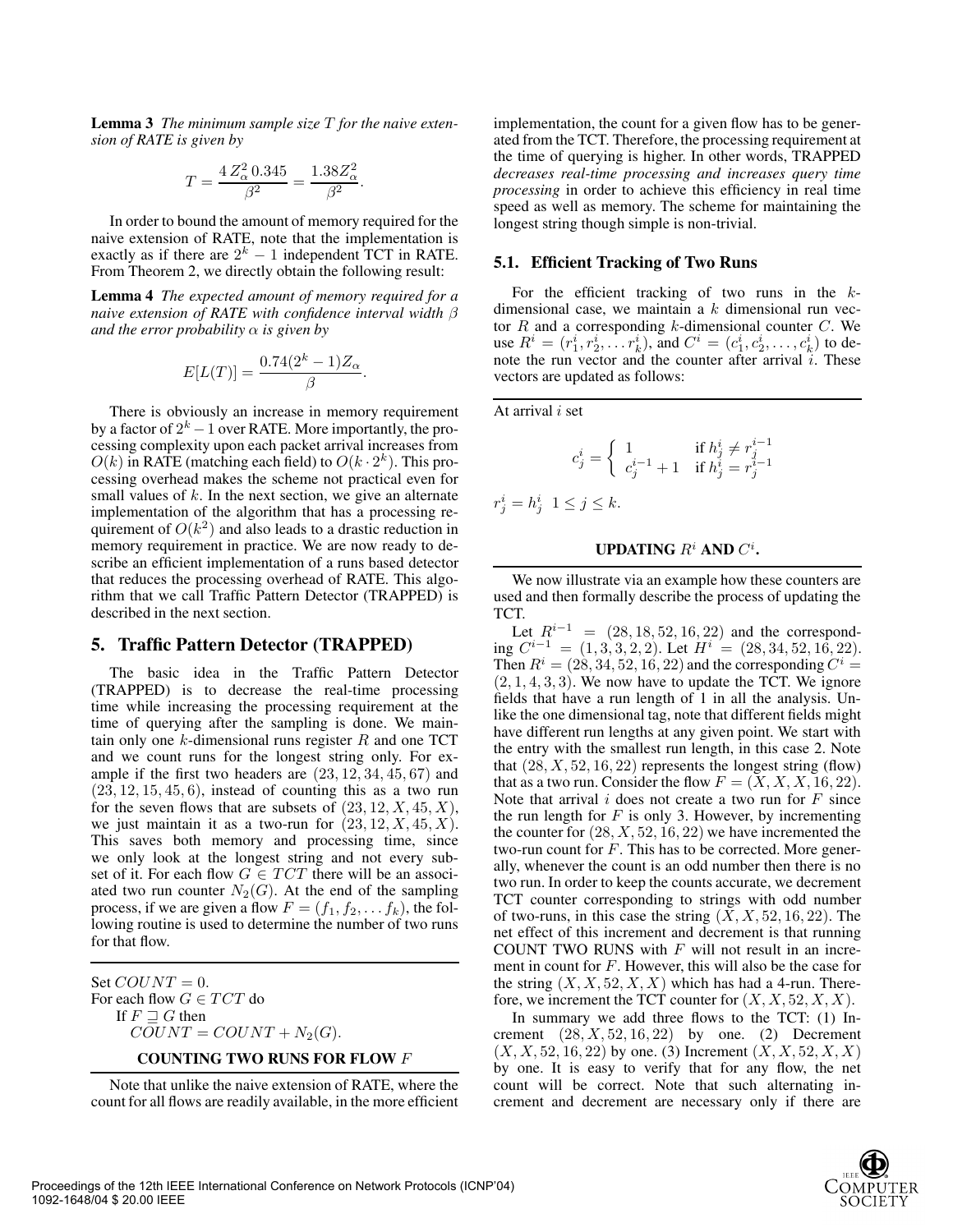interspersed odd and even numbers in  $C^i$ . In the above example, if we had  $C^i = (2 \ 1 \ 4 \ 6 \ 6)$  then we would only ample, if we had  $C^i = (2, 1, 4, 6, 6)$ , then we would only need to increment  $(28, X, 52, 16, 22)$  by one.

In order to formalize this algorithm we need the following definition.

**Definition 3** *Given a* R *and* C *vector and an integer value* γ > <sup>1</sup>*, we define the* γ *level vector to be a* k*-vector*  $V(R, C, \gamma)$  *such that* 

$$
V_j(R, C, \gamma) = \begin{cases} r_j & \text{if } c_j \ge \gamma \\ X & \text{otherwise} \end{cases}
$$

We now illustrate the definition with an example: Let  $R^{i-1}$  =  $(28, 18, 52, 16, 22)$  and the corresponding  $C^{i-1} = (1, 3, 3, 2, 2)$ . Let  $H^i = (28, 34, 52, 16, 22)$ . Then  $R^i = (28, 34, 52, 16, 22)$  and the corresponding  $C^i = (2, 1, 4, 3, 3)$ . Note that  $V(R^i, C^i, 4) = (X, X, 52, X, X)$ ,  $V(R^i, C^i, 3) = (X, X, 52, 16, 22)$  and  $(\overline{X}, \overline{X}, 52, X, \overline{X})$ ,  $V(R^i, C^i, 3) = (X, \overline{X}, 52, 16, 22)$  and  $V(R^i, C^i, 2) = (28, X, 52, 16, 22)$ . In addition to this  $V(R^i,C^i,2) = (28, X, 52, 16, 22)$ . In addition to this we assume that we have a function  $PARTY()$  that we assume that we have a function  $PARITY()$  that takes as input an integer and outputs whether the integer is odd or even. For example  $PARITY(4) = EVEN$ and  $PARITY(3) = ODD$ . The following is a description of the procedure followed at each arrival:

Update  $R^i$  and  $C^i$ .<br>Compute the larges Compute the largest value *l*, in  $C^i$ .<br>Set  $CURPAR = ODD$ . Set  $CURPAR = ODD$ . For  $\delta = 2, 3, \ldots, l$  do If  $(\delta \in C^i$  and  $PARITY(\delta) \neq CURPAR)$ <br>
If  $PARITY(\delta) = EVEN$  Increment  $V(\delta)$ If  $PARITY(\delta) = EVEN$  Increment  $V(R^i, C^i, \delta)$ <br>If  $PARTY(\delta) = ODD$  Decrement  $V(R^i, C^i, \delta)$ If  $PARITY(\delta) = ODD$  Decrement  $V(R^i, C^i, \delta)$ <br> $\delta \leftarrow \delta + 1$  $\delta \leftarrow \delta + 1$  $CURPAR = PARTY(\delta)$  $\delta \leftarrow \delta + 1$ 

#### **ALGORITHM TRAPPED**

In the description of TRAPPED note that when we say increment or decrement some flow in TCT, we increment or decrement the counter corresponding to that flow. If the flow is not currently in the TCT, then we insert the flow into the TCT. Note that if a flow is not in the TCT and we decrement the counter, then it is equivalent to inserting the flow in the TCT with a count of -1. Also note that the main loop just needs to iterate over the different components in  $C<sup>i</sup>$  and not through each value of  $\delta$  between 2 and l. This is done in the description for clarity. We illustrate the steps of the algorithm using an example: As in the previous example, let  $R^{i-1}$  = (28, 18, 52, 16, 22) and the corresponding  $C^{i-1} = (1, 3, 3, 2, 2)$ . Let  $H^i = (28, 34, 52, 16, 22)$ . Then  $R^i$  =  $(28, 34, 52, 16, 22)$  and the corresponding  $C^i = (2, 1, 4, 3, 3)$ . Note that  $V(R^i, C^i, 4) = (X \times 52 \times X) V(R^i, C^i, 3) = (X \times 52 \times 16 \times 22)$  $(\overline{X}, \overline{X}, 52, \overline{X}, \overline{X})$ ,  $V(R^i, C^i, 3) = (X, \overline{X}, 52, 16, 22)$ <br>and  $V(R^i, C^i, 2) = (28 \times 52, 16, 22)$ . As per the algoand  $V(R^i, C^i, 2) = (28, X, 52, 16, 22)$ . As per the algo-<br>rithm, the counts for  $V(r^i, c^i, 4) = (X, X, 52, X, X)$  and rithm, the counts for  $V(r^{i}, c^{i}, 4) = (X, X, 52, X, X)$  and  $V(r^{i}, c^{i}, 2) = (28, X, 52, 16, 22)$  are incremented by one.  $V(r^i, c^i, 2) = (28, X, 52, 16, 22)$  are incremented by one.

(We assume that these two entries are already in the TCT, if not we insert these vectors in the TCT with a count of one). The count for  $V(r^i, c^i, 3) = (X, X, 52, 16, 22)$  is decre-<br>mented by one. If this string is not already present in the mented by one. If this string is not already present in the TCT, then the vector is inserted into the TCT with an initial value of -1.

**Theorem 5** *Algorithm TRAPPED computes the entries to the TCT accurately with a running time of*  $O(k^2)$  *every time there is some component of*  $C<sup>i</sup>$  *that is greater than one.* 

#### **Proof (outline)**

The algorithm starts with  $\delta = 2$ . All the fields that have greater than one therefore have had a two run. The complication is that some of these two runs have already been accounted for. These are the two runs corresponding to fields that have an odd counter. This is due to the fact that at the previous arrival, these fields would have had a two-run. From the definition of a two run, three arrivals in a row constitutes only one two run. Therefore, we have to decrement the fields that correspond to these odd numbers. Just as addition to the TCT is the longest string, decrementing is also done on the basis of longest strings. This process of alternating increments and decrements for even and odd numbers is repeated until we reached the highest value in the run length counter. Note that at each iteration in TRAPPED we have to determine the string corresponding to the current value of  $\delta$ . This takes  $O(k)$  time. There are at most k iterations giving a running time of  $O(k^2)$ .

Therefore the TRAPPED reduces the running time from  $O(k \cdot 2^k)$  to  $O(k^2)$ .

## **5.2. Dealing with Prefixes**

The IP source and destination addresses can be thought of as having multiple sub-fields and a match between two source addresses is based on the longest prefix match. We denote prefixes in square brackets. As an example, consider a field in the 5 dimensional header for a packet where the first field has 3 sub-fields. Packets ([32, <sup>45</sup>, 27], <sup>89</sup>, <sup>21</sup>, <sup>12</sup>, 56) and  $([32, 45, 62], 89, 45, 12, 56)$  have longest match of  $([32, 45, X], 89, X, 12, 56)$ . While packets of  $([32, 45, X], 89, X, 12, 56)$ . While packets<br>([32, 45, 27], 89, 21, 12, 56) and ([49, 45, 27], 89, 45, 12, 56)  $([32, 45, 27], 89, 21, 12, 56)$  and  $([49, 45, 27], 89, 45, 12, 56)$ <br>have longest match of  $(X, 89, X, 12, 56)$ . Commonalhave longest match of  $(X, 89, X, 12, 56)$ . Commonality of subfields is defined up to the first place where the two subfields differ. As far as TRAPPED is concerned, the presence of subfields does not alter the algorithm. Of course, the length of the runs array  $R$  and the counter  $C$  will be higher to accommodate the subfields. The algorithm does not change significantly. The presence of prefixes (which use Longest Prefix Matching) changes the update algorithm for  $R^i$  and  $C^i$ . Assume that field a has b subfields where there is a longest prethat field  $\alpha$  has  $\beta$  subfields where there is a longest prefix match in the subfields. We represent the run vector for this field a as  $r_{aj}^{i}$  where  $j = 1, 2, \ldots, b$ . The packet corre-<br>coordingly has a hadden  $h^{i}$ , where  $j = 1, 2, \ldots, b$ . We now spondingly has a header  $h_{aj}^i$  where  $j = 1, 2, \ldots, b$ . We now give the run undate algorithm for field a. (The undate algorithm give the run update algorithm for field a. (The update algorithm for the fields that do not have prefix subfields is shown in Section 5.1).

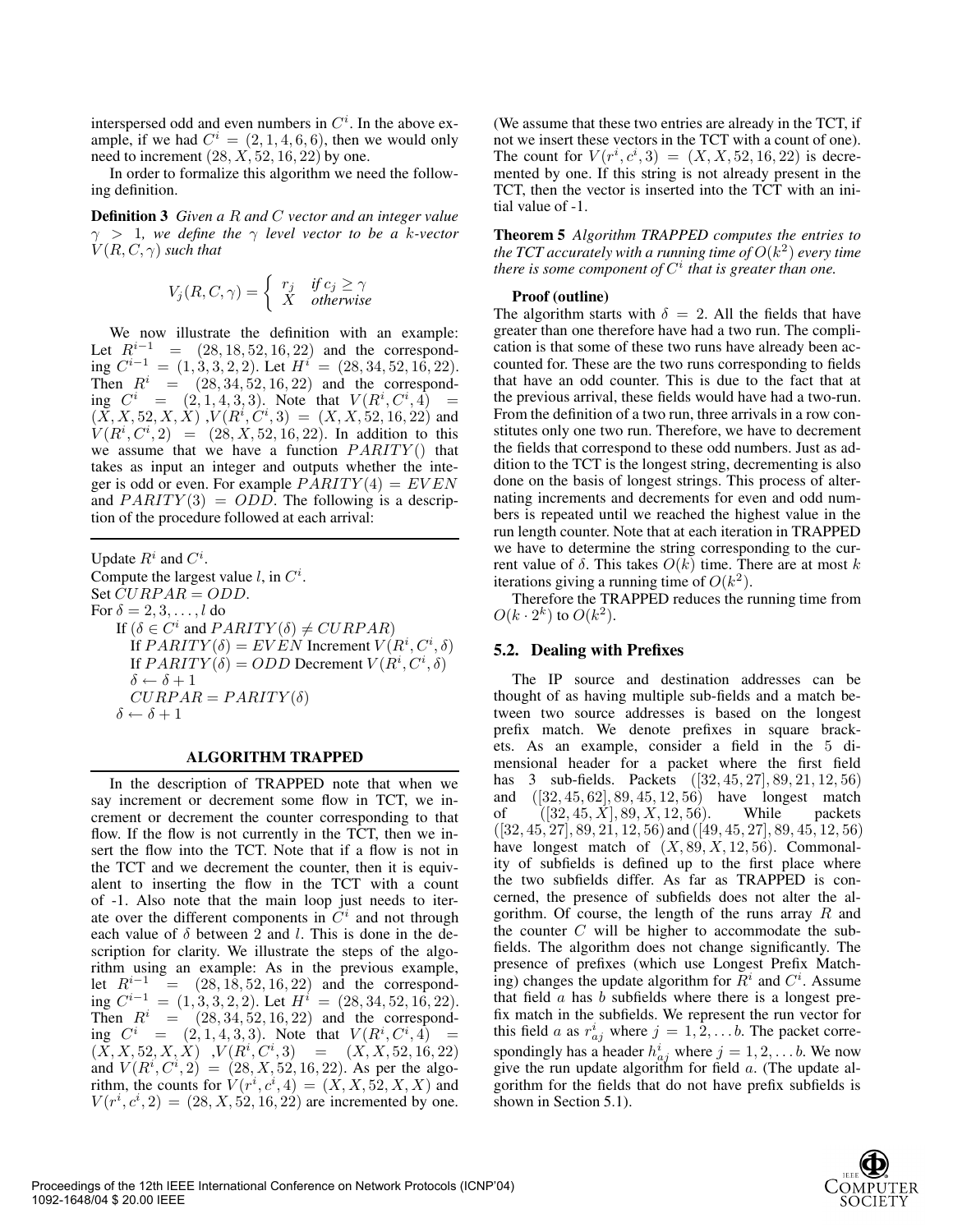At arrival i set

$$
c_{a1}^i = \begin{cases} 1 & \text{if } h_{a1}^i \neq r_{a1}^{i-1} \\ c_{a1}^{i-1} + 1 & \text{if } h_{a1}^i = r_{a1}^{i-1} \end{cases}
$$

For  $j = 2, 3, ..., b$ ,

$$
c_{aj}^i=\left\{\begin{array}{ll} c_{aj}^{i-1}+1 & \text{if } h_{aj}^i=r_{aj}^{i-1} \text{ and } c_{a(j-1)}^{i-1}
$$

$$
r_{aj}^i = h_{aj}^i \ \ 1 \le j \le b.
$$

## **UPDATING** <sup>R</sup><sup>i</sup> **AND** C<sup>i</sup> **FOR PREFIXES.**

Note that unlike the case where the fields are independent, in the case of prefixes, the update for a sub-field depends upon whether all the subfields up to that point are matched. Once the values of  $R<sup>i</sup>$  and  $C<sup>i</sup>$  are computed, the rest of the algorithm is the same as described in Section 5.1.

#### **5.3. Some Remarks**

- 1. Throughout the analysis, we assumed that the packet headers form an independent process. In practice, if the packet headers can be correlated. In this case, it is easy to overcome this problem using multiple run and count registers. Packets are compared in a round-robin fashion across the different run registers. This implies that we will not compare the current packet header with the previous packet header but against some header in the past. The larger the number of register, the more is the potential for "washing out memory". Note that the analysis in RATE and in this paper do not assume that we compare two consecutive packets to determine two-runs. Therefore the number of samples as well as memory requirement estimates remain the same.
- 2. Theoretically, both TRAPPED and naive extension of RATE have the same worst case memory requirements. However, as we illustrate in next section, we find through simulations that the actual memory requirement of TRAPPED is at least one order of magnitude smaller than naive implementation. The difference increases with increase in flow dimension.
- 3. In TRAPPED, we need to derive the actual two-run count for each flow by running COUNTING TWO RUNS algorithm. The complexity of deriving actual two-run counts for all flows is  $O(L^2(T))$ , where  $L(T)$ is the TCT table length. In practice, the actual measurement and COUNTING TWO RUNS algorithm can run in pipeline, so that statistics for all flows at each time window can be continuously generated in real time.

## **6. Experimental Results**

In this section, we present our performance evaluation results for TRAPPED. We intend to measure the accuracy, estimation time, memory cost, and operational complexity of the mechanism. In the following, we first describe the experimental setup and list the metrics that are used, and then explain the results based on both synthetic traces and real IP data traffic traces from NLANR2.

#### **6.1. Simulation setup**

In the simulation, we first process each arrival packet according to the TRAPPED algorithm specified in Section 5. TCT tables are updated when two-runs based on any fields or prefixes are detected. This process continues until the end of the sampling period, which is calculated as in Lemma 3. As the final step, we invoke COUNTING TWO RUNS algorithm to traverse through TCT table to generate the actual two-run count for all flows captured.

Multiple packet registers are used in simulation to minimize the auto-correlation within the trace. The number of registers depends on the auto-correlation structure of the trace. Through simulation, we find that number of registers on the order of a few hundred to a thousand usually suffice. We choose to use 1000 registers in simulation.

We use both randomly generated synthetic traffic data and real IP packet data traces in our simulations. In both cases, we use 5-tuple from the header to identify a packet. **Synthetic data.** Synthetic data are generated as follows: we first produce a list of 150 flows; each flow is assigned a rate<sup>3</sup> that is selected from a uniform distribution between [0.003, 0.005]. Each field within 5-tuple of a flow is marked as *don't care* (i.e., it can be of any value) with probability <sup>p</sup>dc. The fields that are not marked as *don't care* are filled in with specific patterns described below. Source and destination ports are filled in with a random integer selected between [0,65535]. Protocol id is filled in with a random integer selected between [0,255]. For source and destination addresses, first a prefix length is selected from a uniform distribution between [8,32], and then an IP prefix is generated randomly according to the prefix length. The portion of the IP address following the prefix are again marked as *don't care*. For example, a flow in the list may look like this: {srcIP=10.0.X.X, srcPort=X, destIP=X, destPort=X, prot=30}, where "X" means *don't care*. In the above process, we make sure that at least one field is not marked as *don't care* for each flow; and no two flows are identical.

In order to generate flows according to their specified rate, we partition the rate range [0,1] into 151 segments, where the length of each segment equals to the rate of each corresponding flow. Therefore each of 150 flows is mapped to a different segment. The last remaining segment represents packets with all fields marked as *don't care*. In each step of the simulation, a random number is selected from a uniform distribution between [0,1]. Once we select a flow based on which segment this random number falls in, we then generate a packet by filling in its 5-tuple according to

<sup>2</sup> http://pma.nlanr.net<br>3 Actual flow rate in t

Actual flow rate in terms of number of packets per second can be derived from the total traffic rate and the proportion of each flow in the total traffic. Hence, we only estimate the proportion of each flow in total traffic, and call this proportion "flow rate" for convenience. Similarly, the sampling time is measured in terms of number of packets sampled in our experiments.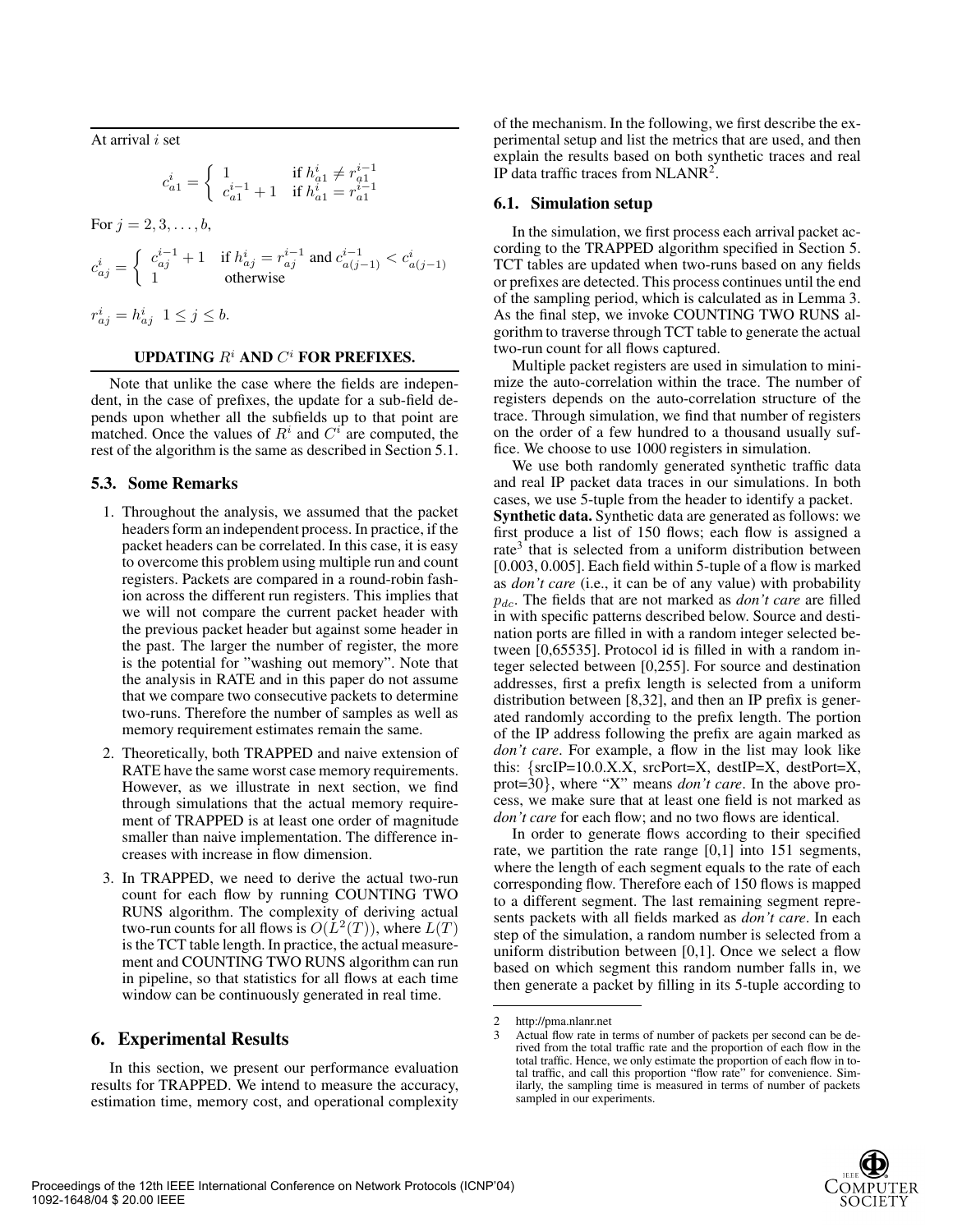the chosen flow pattern. Portions that are marked as *don't care* will be filled in randomly according to the value range of that particular portion.

**IP trace data from NLANR.** We use seven sets of IP trace data that have been collected between April 1, 2004 and May 5, 2004 on various OC-3 and OC-12 links, available from NLANR. Table 1 shows a list of the traces. Each trace contains a sequence of IP headers along with their arrival time. Note that source and destination IP addresses are anonymized; and IP prefix structures are not preserved during transformation. Hence we only use the traces to partially validate TRAPPED under the scenario where IP prefixes are not identified.

| Trace name              | Date               | Link type | Length               | # packets         |
|-------------------------|--------------------|-----------|----------------------|-------------------|
| BWY1                    | 4/1/04             | $OC-3$    | $\overline{90}$ sec. | 2.28 <sub>M</sub> |
| BWY <sub>2</sub>        | 4/25/04            | $OC-3$    | 90 sec.              | 2.59 M            |
| BWY3                    | 5/5/04             | $OC-3$    | 91 sec.              | 2.50 <sub>M</sub> |
| $\overline{\text{COS}}$ | $\frac{1}{225/04}$ | $OC-3$    | 90 sec.              | 2.11 M            |
| <b>FRG</b>              | 5/5/04             | $OC-3$    | 90 sec.              | 3.62 M            |
| MRA1                    | 4/25/04            | $OC-12$   | 90 sec.              | 6.28 <sub>M</sub> |
| MRA <sub>2</sub>        | 5/5/04             | $OC-12$   | 90 sec.              | 6.23 M            |

Table 1: NLANR IP trace data

## **6.2. Metrics**

We intend to measure accuracy, estimation time, memory cost, and operational complexity of TRAPPED in our experiments.

To measure accuracy, we compare *estimated flow rate* with *actual flow rate*. Estimated flow rate is derived from two-run count by applying the same formula as in RATE (see Section 3.1). Actual flow rate is measured by directly counting packets for each individual flow, which is in turn divided by total number of sampled packets. It is not easy to measure actual rate for all flows because both the number of dimensions and the number of individual flows in each dimension can be very large. We limit the set of flows to count as follows: for synthetic data, we only measure the actual rate of "big" flows that are in the list; for NLANR trace, we first apply TRAPPED to the trace to get a list of all flows that generate two-runs, and then go through the trace again to directly count all such flows.

Sampling time are calculated based on Lemma 3, same as that of the original RATE scheme [1]. We choose confidence interval ( $\beta$ ) and error probability ( $\alpha$ ) as 0.002 and <sup>99</sup>.95% for synthetic data, and <sup>0</sup>.<sup>004</sup> and <sup>99</sup>.75% for NLANR traces, respectively. Consequently, the target sampling time for synthetic data and NLANR traces are 12.4 million packets and 3.1 million packets, respectively. Note that some of the NLANR traces are slightly shorter than the target sampling time, and hence the rate estimation accuracy for such traces are also slightly affected.

Several factors contribute to memory cost: packet register  $(R<sup>i</sup>)$  and associated counters for length of runs  $(C<sup>i</sup>)$ , and TCT table. Here we focus on TCT table size since it and TCT table. Here we focus on TCT table size since it may dynamically change during estimation, while the size of packet register and length of runs counters are fixed. TCT

table size is measured in terms of number of flow entries in the table.

TRAPPED consists of the following basic operations: (1) matching upon each arrival; (2) counting length of runs for each field when some fields of two arrival packets match; and (3) generating two-runs and updating TCT table when necessary. Matching and length of run calculation have complexity of  $O(k)$ , where k is length of all fields. These are relatively simple operations that can be implemented in hardware to support high line speed. Generating two-runs are updating TCT table are likely to be more time consuming, and hence are the focus in our evaluation. We use *average number of TCT accesses per arrival* as an indicator for this part of operational cost.

#### **6.3. Estimation accuracy**



Figure 1: Flow rate estimation for synthetic trace,  $p_{dc} = 0.5$ 



Figure 2: Flow rate estimation for NLANR trace (MRA1): full view

We compare the estimated flow rate with actual flow rate for synthetic data and NLANR traces. Figure 1 shows the results for synthetic data where the probability for generating *don't care* fields  $p_{dc}$  is 0.5. Results for other  $p_{dc}$  values are similar and not shown here. We observe that all data points fall well within the boundary between  $y = x \pm 0.001$ , indicating that estimated rate is very accurate. Figure 2 shows the results for NLANR trace MRA1. We observe that almost all data points are closely spread around  $y = x$ , similar to synthetic data case. Note that the figure includes about 1500 flows that are captured by TRAPPED and also has

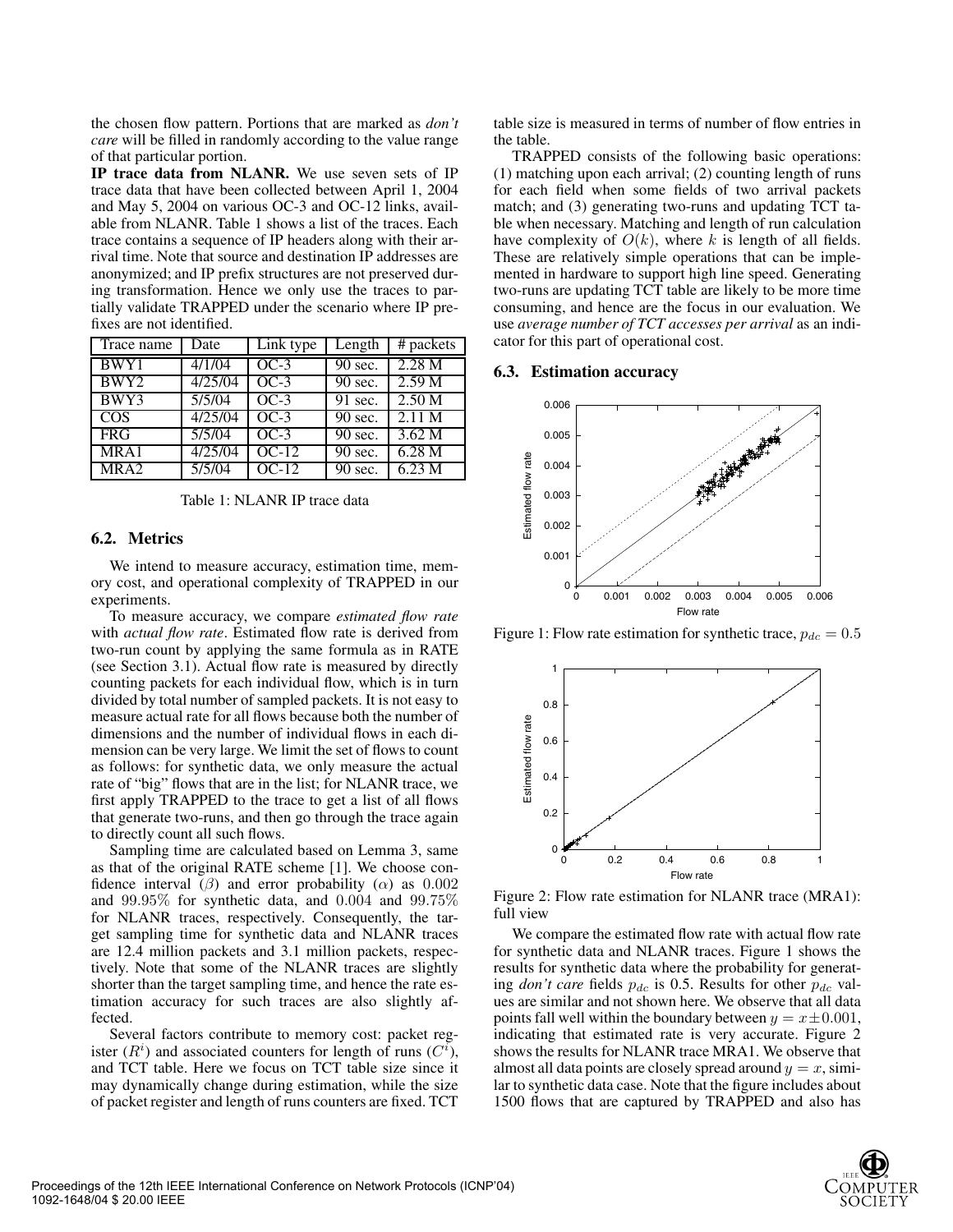

Figure 3: Flow rate estimation for NLANR trace (MRA1): zoom-in view

three lines including  $y = x$  and  $y = x \pm 0.002$ , although they are not much recognizable due to the scale. Figure 3 shows the same data as that in Figure 2 with enlarged view between rate of [0, 0.01], where most data points fall in. Again, we can verify that most data points are within the  $y = x \pm 0.002$  boundary. Note also from Figure 2 that there are a few flows with extremely high rates, ranging up to about 80%. We list a few of such large flows in Table 2. We find that TCP traffic (prot=6) consists of about 82% of the total traffic. The remaining traffic are mostly UDP (prot=17), roughly 18% of the total. About 8% and 6% are traffic to port 8000 (possibly port forwarding traffic to proxy servers) and port 80 (web traffic), respectively. Most traffic destined to port 8000 is UDP (prot=17). Almost all traffic destined to port 80 is TCP (prot=6). We may also find that host "10.0.0.9" sends a significant amount of traffic (3%) to host "10.0.0.10", which are all UDP (prot=17).

| [srcIP,srcPort,dstIP,dstPort,prot} | Rate   | Est. rate |
|------------------------------------|--------|-----------|
| x, x, x, x, 6                      | 0.8159 | 0.8156    |
| x, x, x, x, 17                     | 0.1755 | 0.1728    |
| x, x, x, 8000, x                   | 0.0859 | 0.0789    |
| x, x, x, 8000, 17                  | 0.0854 | 0.0784    |
| x, x, x, 80, x                     | 0.0590 | 0.0592    |
| x, x, x, 80, 6                     | 0.0590 | 0.0592    |
| x, 80, x, x, x                     | 0.0523 | 0.0528    |
| x, 80, x, x, 6                     | 0.0523 | 0.0528    |
| x,1148,x,x,x                       | 0.0511 | 0.0312    |
| 10.0.0.9,8000,10.0.0.10,8000,17    | 0.0343 | 0.0353    |

Table 2: Sample of large flows in NLANR MRA1 trace

#### **6.4. Memory cost**

Figure 4 shows the two-run count table size for synthetic data under different values of  $p_{dc}$ . Results for both TRAPPED and naive RATE approaches are presented for comparison. Note that the vertical axis is in log scale. We find that number of flows captured in TCT for TRAPPED is around 15 K, several orders of magnitude smaller than that of naive approach (ranging from 150 K to 10 M). We also observe that TCT size for naive approach increases almost exponentially as  $p_{dc}$  decreases. This is because decrease in



Figure 4: Two-run count table size for synthetic data



Figure 5: Two-run count table size for NLANR traces

 $p_{dc}$  leads to increase in average flow length, i.e., average number of valid fields in a flow. Longer flows implies larger dimension, which cause more flow entries to be generated in TCT for naive RATE approach. This is not an issue for TRAPPED since it typically only generates one entry for the longest flow (largest dimension) when match occurs.

Figure 5 shows the two-run count table size for NLANR traces under both TRAPPED and naive RATE approaches. We observe that difference between TRAPPED and naive RATE is about one order of magnitude. Note that max flow dimensions are 5407 and 31 for scenarios with and without prefix matching, respectively. We expect the TCT size difference between TRAPPED and naive RATE to be even more significant when prefixes are considered. Such dimension difference also explains why the TCT size for NLANR traces (about 900 to 1800) are smaller than that of synthetic traces (about 15,000).

#### **6.5. Operational overhead**

Figure 6 shows the average number of TCT accesses per packet arrival for synthetic data for both TRAPPED and naive RATE. We find that average number of accesses for TRAPPED is about 0.01, much smaller than that of naive RATE (ranging from 0.1 to 2.0). However, the average number of accesses for TRAPPED under NLANR is quite significant (Figure 7), about 0.4 to 0.5; it is only slightly better than naive RATE. The major reason is that since most traffic on the link are either TCP or UDP, the corresponding flows  $\{X, X, X, X, \text{prot}=6\}$  and  $\{X, X, X, X, \text{prot}=17\}$  have